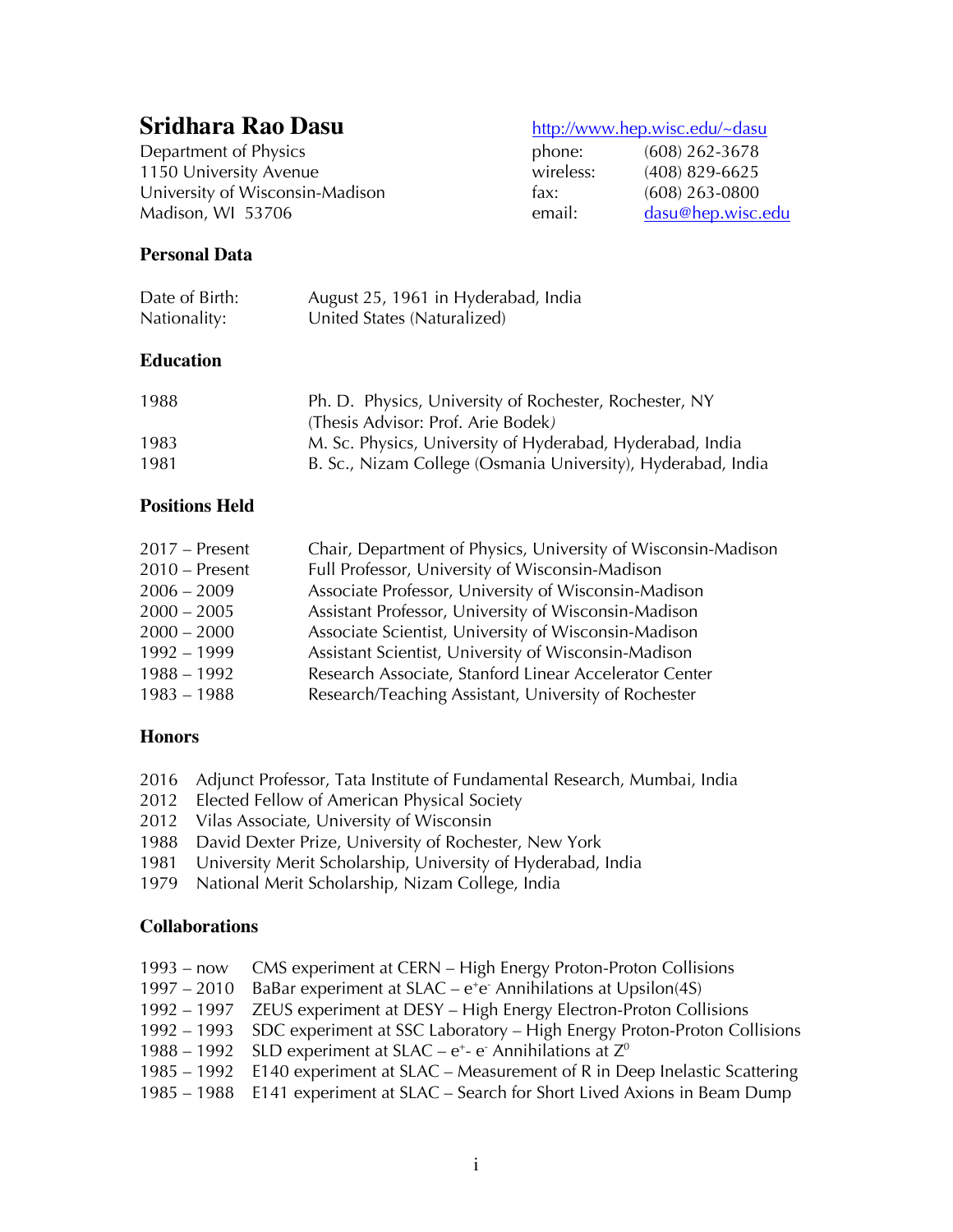# **Professional Activities**

#### *Collaboration Management Responsibilities*

| $2018$ – present | USCMS Level-3 Manager of CMS L1 Calorimeter Trigger Upgrade     |
|------------------|-----------------------------------------------------------------|
| $2016 - 2018$    | Member, CMS Career Committee                                    |
| $2014 - 2016$    | Chair of US CMS Collaboration                                   |
| $2014 - 2016$    | Member of CMS Management & Collaboration Boards                 |
| $2012 - 2013$    | Co-convener of the Higgs to Taus group of CMS                   |
| $2012 - 2014$    | Trigger and Data Acquisitions Resource Manager                  |
| $2010 - 2011$    | Upgrade Physics Coordinator for CMS                             |
| $2008 - 2009$    | Co-convener of the Electroweak Physics group of CMS             |
| $2005 - 2007$    | Co-convener of the Online Selection group of CMS                |
| $2005$ – Present | Manager of the CMS Tier-2 Computing Center at Wisconsin         |
| $2003 - 2010$    | Head of the Technical Board of the Grid Laboratory Of Wisconsin |
| 1998 – Present   | USCMS Level-3 Manager of CMS L1 Calorimeter Trigger System      |
|                  |                                                                 |

#### *Community and Collaboration Service*

| $2019$ – present | Co-chair, CMS Career Committee                        |
|------------------|-------------------------------------------------------|
| $2019$ – present | Member, CMS Authorship Committee                      |
| $2007 - 2015$    | Member, US LHC Users Organization Executive Committee |
| 2004-07, 13-16   | Member, LHC Physics Center Advisory Board             |
| $2007 - 2009$    | Member, US CMS Institutional Advisory Board           |
| $2003 - 2007$    | Chair, USCMS Advisory Software & Comp. Board          |
| $2000 - 2003$    | Member, USCMS Advisory Software & Comp. Board         |
| $2001 - 2002$    | Chair, SLAC Users Organization Executive Committee    |
| $2000 - 2003$    | Member, SLAC Users Organization Executive Committee   |

# **Publications**

Prof. Dasu is an author of over a thousand papers published in peer-reviewed journals by BaBar, CMS, SLD, ZEUS and fixed target experiments at SLAC. Recently >150 publications per year are made, of which  $\sim$ 10 per year have direct scientific involvement. For complete list and citations, … see:

http://inspirehep.net/search?ln=en&ln=en&p=find+a+dasu+and+ps+published&of=hcv&acti on\_search=Search&sf=&so=d&rm=&rg=25&sc=0

# **Selected Publications** (those with significant direct contributions)

- 1. CMS Collaboration, "*Search for W boson decays to three charged pions*", JHEP 1905 (2019) 210.
- 2. CMS Collaboration, "*Search for an exotic decay of the Higgs boson to a pair of light pseudoscalars in the final state with two muons and two b quarks in pp collisions at root(s)=13 TeV*", 10.1016/j.physletb.2019.06.021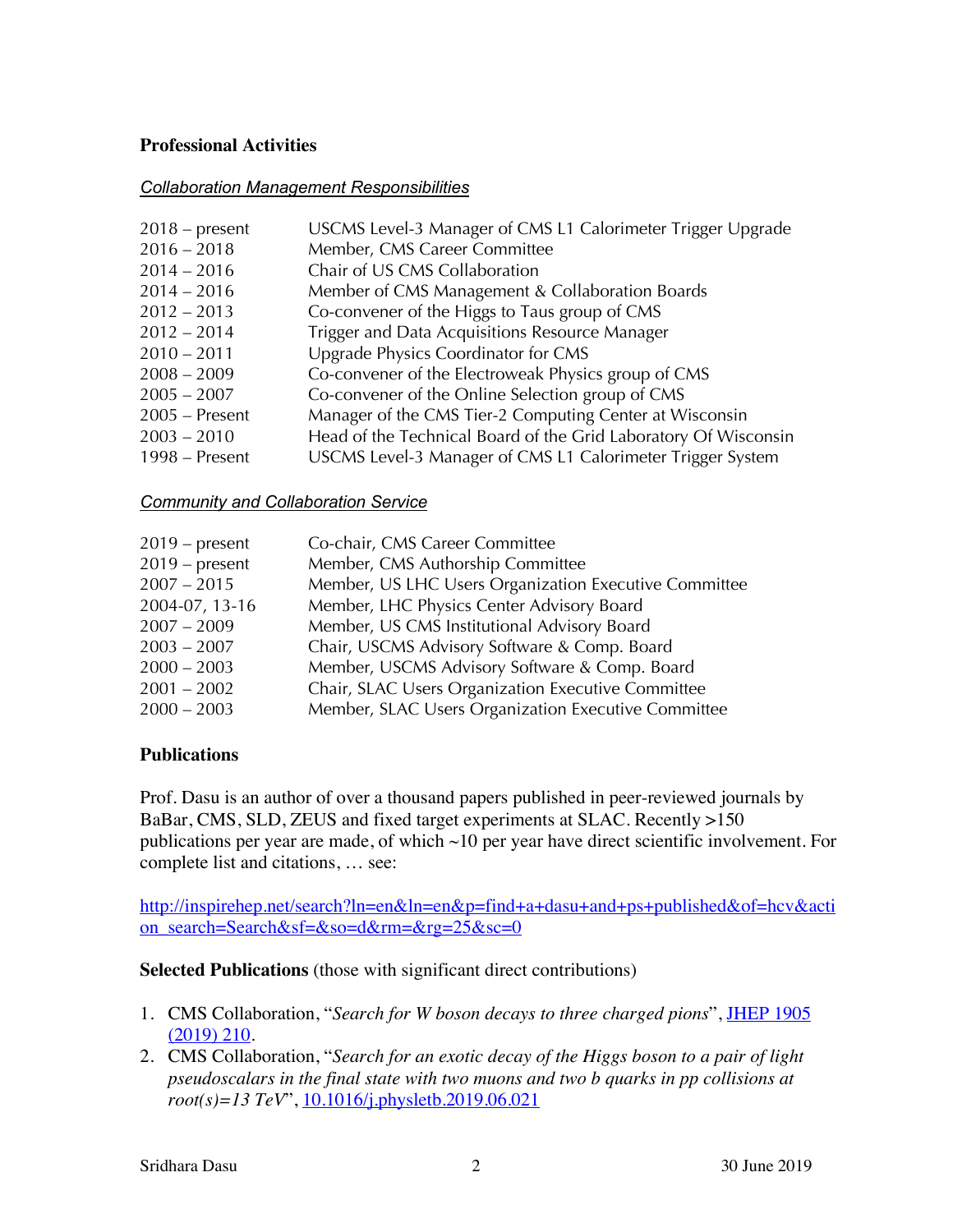- 3. CMS Collaboration, "*Combined measurements of Higgs boson couplings in proton– proton collisions at root(s)=13 TeV"*, *<u>Eur.Phys.J. C79 (2019) no.5, 421</u>.*
- 4. CMS Collaboration, "*Performance of reconstruction and identification of tau leptons decaying to hadrons and tau-neutrino in pp collisions at root(s) = 13 TeV*", JINST 13 (2018) no.10, P10005.
- 5. CMS Collaboration, "*Search for dark matter produced in association with a Higgs boson decaying to two photons or two taus at root(s)=13 TeV*", JHEP 1809 (2018) 046.
- 6. CMS Collaboration, "*Search for the associated production of the Higgs boson and a vector boson in proton-proton collisions at root(s)=13 TeV via Higgs boson decays to tau*", JHEP 1906 (2019) 093.
- 7. CMS Collaboration, "*Measurement of the pp to ZZ production cross section at root(s)=13 TeV with the Run 2 data set*", CMS-PAS-SMP-19-001.
- 8. CMS Collaboration, *"Observation of the Higgs boson decay to a pair of τ leptons with the CMS detector"*, Phys. Lett. B 779 (2018) 283-316.
- 9. CMS Collaboration, "*Reconstruction and identification of τ lepton decays to hadrons and ντ at CMS"*, JINST 11 (2016) no.01, P01019.
- 10. CMS Collaboration, "*Search for a very light NMSSM Higgs boson produced in decays of the 125 GeV scalar boson and decaying into*  $\tau$  *leptons in pp collisions at*  $\sqrt{s} = 8 \text{ TeV}$ <sup>\*</sup>, JHEP 1601 (2016) 079.
- 11. CMS Collaboration, "*Searches for a heavy scalar boson H decaying to a pair of 125 GeV Higgs bosons hh or for a heavy pseudoscalar boson A decaying to Zh, in the final states with h→ττ*", Phys.Lett. B755 (2016) 217-244.
- 12. CMS Collaboration, "*Search for single production of scalar leptoquarks in proton-proton collisions at √s= 8 TeV*", Phys.Rev. D93 (2016) no.3, 032005.
- 13. CMS Collaboration, "*Search for lepton-flavour-violating decays of the Higgs boson*", Phys.Lett. B749 (2015) 337-362..
- 14. CMS Collaboration, "Search for neutral MSSM Higgs bosons decaying to a pair of tau leptons in pp collisions", JHEP 10 (2014) 160.
- 15. CMS Collaboration, Evidence for the direct decay of the 125 GeV Higgs boson to fermions, Nature Phys. 10 (2014)
- 16. CMS Collaboration, Measurement of the properties of a Higgs boson in the four-lepton final state, *Phys. Rev. D* 89 (2014) 092007
- 17. CMS Collaboration, "Study of the Mass and Spin-Parity of the Higgs Boson Candidate via Its Decays to Z Boson Pairs", PRL 110 (2013) 081803.
- 18. CMS Collaboration, Search for a standard-model-like higgs boson with a mass up to 1 TeV, Submitted for publication, Eur. Phys. J. C 73 (2013) 2469.
- 19. CMS Collaboration, "Observation of a new boson at a mass of 125 GeV with the CMS experiment at the LHC", Phys.Lett. B716 (2012) 30-61.
- 20. CMS Collaboration, "Search for neutral Higgs bosons decaying to tau pairs in pp collisions at  $\sqrt{s}$ =7 TeV", Phys. Lett. B 713 (2012) 68-90.
- 21. CMS Collaboration, "Search for the standard model Higgs boson in the H→ZZ→l+l-τ+τdecay channel in pp collisions at  $s\sqrt{=}7$  TeV", J. High Energy Phys. 03 (2012) 081.
- 22. CMS Collaboration, "Search for the standard model Higgs boson in the decay channel H→ZZ→4l in pp collisions at s $\sqrt{$  = 7 TeV", Phys. Rev. Lett. 108 (2012) 111804.
- 23. CMS Collaboration, "*Rates of Jets Produced in Association with W and Z Bosons production in pp collisions at*  $\sqrt{s} = 7 \text{ TeV}$ , J. High Energy Phys. 01 (2012) 010.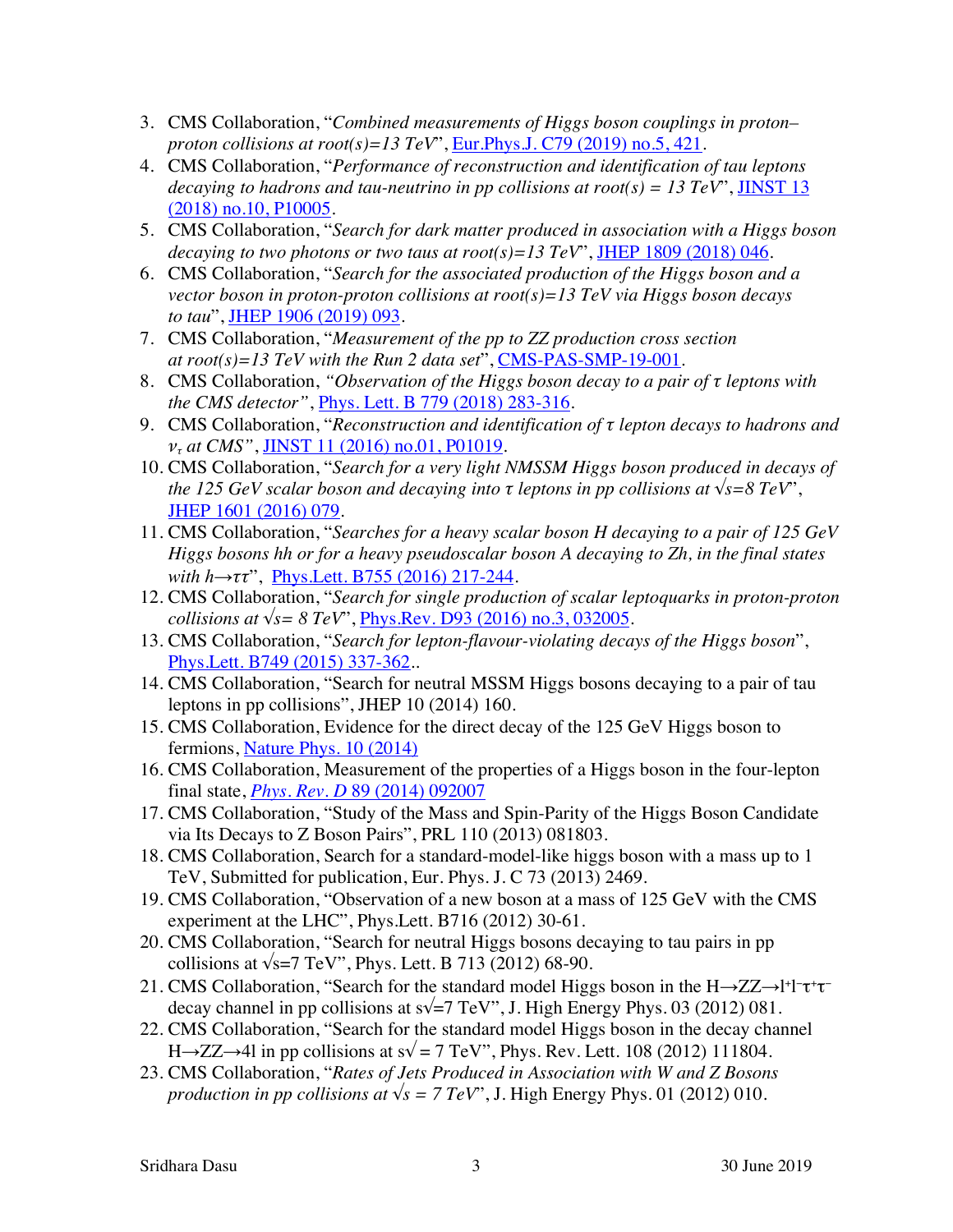- 24. CMS Collaboration, " *Search for Neutral MSSM Higgs Bosons Decaying to Tau Pairs in pp Collisions at √s = 7 TeV*", Phys. Rev. Lett. **106**, 231801, 2011
- 25. CMS Collaboration, "*Measurement of the Inclusive Z Cross Section via Decays to Tau Pairs in pp Collisions at*  $\sqrt{s} = 7 \text{ TeV}$ , J. High Energy Phys. **08** (2011) 117
- 26. CMS Collaboration, "*Performance of τ-lepton reconstruction and identification in CMS*", J. Instrum. **7** (2012) P01001
- 27. CMS Collaboration, "*Measurement of the Inclusive Z Cross Section via Decays to Tau Pairs in pp Collisions at*  $\sqrt{s}$  = 7 TeV", J. High Energy Phys. **08** (2011) 117
- 28. CMS Collaboration, "*Search for First Generation Scalar Leptoquarks in the eνjj Channel in pp Collisions at*  $\sqrt{s}$  = 7 TeV", Phys. Lett. **B 703** (2011) 246-266
- 29. CMS Collaboration, "*Measurement of Wγ and Zγ production in pp collisions at √s = 7 TeV*", Phys.Lett. **B701**, 535-555, 2011
- 30. CMS Collaboration, " *Search for Neutral MSSM Higgs Bosons Decaying to Tau Pairs in pp Collisions at √s = 7 TeV*", Phys. Rev. Lett. **106**, 231801, 2011
- 31. CMS Collaboration, "*Measurement of the Isolated Prompt Photon Production Cross Section in pp Collisions at*  $\sqrt{s}$  = 7 TeV", Phys. Rev. Lett. **106**, 082001, 2011
- 32. CMS Collaboration, "*Measurements of Inclusive W and Z Cross Sections in pp Collisions at √s = 7 TeV*", JHEP **1101**, 080, 2011
- 33. CMS Collaboration, "*Search for Pair Production of First-Generation Scalar Leptoquarks in pp Collisions at √s = 7 TeV*. ", Phys. Rev. Lett. **106**, 201802, 2011
- 34. CMS Collaboration, "*Search for Pair Production of Second-Generation Scalar Leptoquarks in pp Collisions at*  $\sqrt{s}$  = 7 TeV. ", Phys. Rev. Lett. **106**, 201803, 2011
- 35. BaBar Collaboration, "*Search for the Rare Decay* B → K νν ", Phys. Rev. **D82**, 112002, 2010
- 36. BaBar Collaboration, "*Direct CP, Lepton Flavor and Isospin Asymmetries in the Decays B*→*K*<sup>\*</sup>*l*<sup>+</sup>*l*<sup>-</sup>, Phys. Rev. Lett. **102**, 091803 (2009)
- 37. BaBar Collaboration, "*Angular Distributions in the Decays B→K\*l+l –",* Phys. Rev. **D79**, 031102 (2009)
- 38. CMS Collaboration, "*Performance of the CMS Level1 Trigger during Commissioning with Cosmic Ray Muons and LHC beams*", J. Instrum. **5** (2010) T03002
- 39. CMS Collaboration, "*Commissioning of the CMS High-Level Trigger with Cosmic Rays*", J. Instrum. **5** (2010) T03005
- 40. CMS Collaboration, "*The CMS experiment at the CERN LHC"*, JINST 0803, S08004 (2008)
- 41. CMS Collaboration, "*CMS Physics Technical Design Report, Vol. 2*", CERN/LHCC 2006-021 (2006), J. Phys. G: Nucl. Part. Phys. 34 (2007) 995-1579
- 42. CMS HLT Group, "*The CMS high level trigger*", Euro. Phys. J. C46, 605 (2006)
- 43. CMS Collaboration, "*CMS Physics Technical Design Report, Vol. 1*", CERN/LHCC 2006-001 (2006)
- 44. BaBar Collaboration, "Search for Radiative Penguin Decays  $B^+ \to \rho^+ \gamma$ ,  $B^0 \to \rho^0 \gamma$ , and  $B^0$  →  $ω^0γ$  ," *Phys. Rev. Letters* **94**, 011801 (2005)
- 45. CMS Collaboration, "*The Computing Project - Technical Design Report",* CERN/LHCC 2005-023 (2005)
- 46. BaBar Collaboration*, "Measurements of the B→Xsγ branching fraction and photon spectrum from a sum of exclusive final states*", Phys. Rev. **D72** (2005) 052004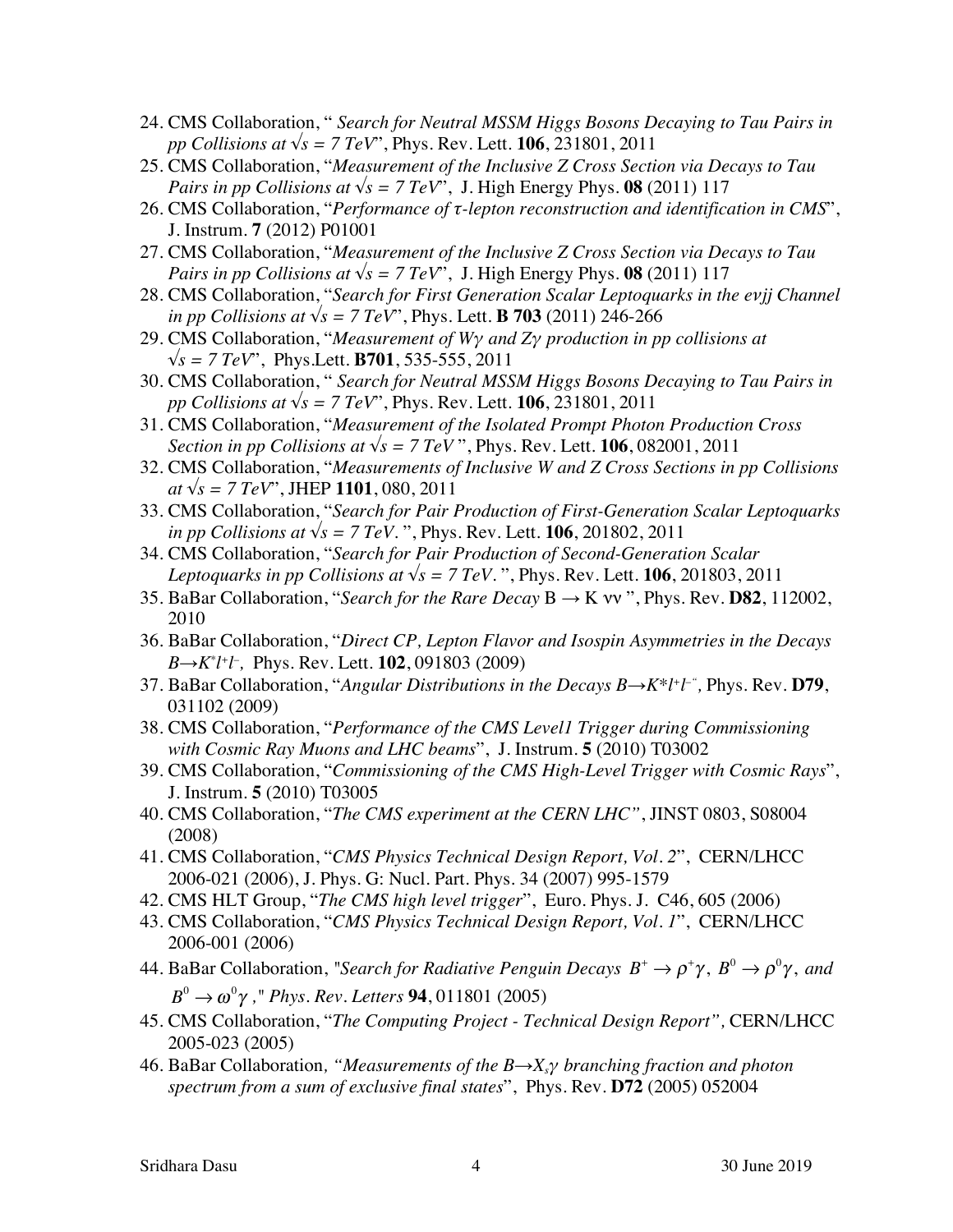- 47. BaBar Collaboration*, "Measurement of branching fractions, and CP and isospin asymmetries, for B*<sup>0</sup> → *K*<sup>\*</sup>γ ,", Phys. Rev. **D70**, 112006 (2004)
- 48. S. Dasu [CMS Collaboration], "*CMS Trigger And Event Selection"*, Eur. Phys. J. **C4S1**, 09 (2002)
- 49. BaBar Collaboration, "*The BaBar Detector*", Nucl. Instrum. Meth. A 479, 1 (2002)
- 50. CMS Collaboration, "*The Trigger and Data Acquisition Project, Volume II: The High Level Trigger and Data Acquisition - Technical Design Report*", CERN/LHCC 2002-026 (2002)
- 51. CMS Collaboration, "*The Trigger and Data Acquisition Project, Volume I: The Level-1 Trigger - Technical Design Report*", CERN/LHCC 2000-038 (2000)
- 52. ZEUS Collaboration, "*Measurement of the*  $F_2$  *structure function in deep inelastic ep scattering using 1994 data from the ZEUS detector at HERA*", Z.Phys. **C72** (1996) 399- 424
- 53. ZEUS Collaboration, "*Measurement of the proton structure function F2 at low x and low Q2 at HERA*", Z.Phys. **C69** (1996) 607-620
- 54. CMS Collaboration, "*The Compact Muon Solenoid - Technical Proposal*", CERN/LHCC 94-38 (1994)
- 55. SLD Collaboration, "*Performance of the SLD barrel CRID during the 1992 physics data run",* IEEE Trans.Nucl.Sci. 40 (1993) 589-592
- 56. R. C. Walker, et al., "*Measurements of the proton elastic form-factors at SLAC*", Phys. Rev. D49 (1994), p.5671.
- 57. S. Dasu, et al., "*Measurement of kinematic and nuclear dependence of R=σL/σ<sup>T</sup> in deep inelastic electron scattering*", Phys. Rev. D49 (1994), p.5641
- 58. SLD Collaboration, "*First measurement of the left-right cross-section asymmetry in Z boson production by e+ e- collisions*", Phys.Rev.Lett. **70** (1993) 2515-2520
- 59. L.W. Whitlow, et al., "*Precise measurements of the proton and deuteron structure functions from a global analysis of the SLAC deep inelastic electron scattering cross sections*", Phys. Lett. **B282** (1992), p.475
- 60. L.W. Whitlow, S. Rock, A. Bodek, S. Dasu and E. M. Riordan, "*A precise extraction of*   $R = \sigma_l/\sigma_T$  *from a global analysis of the SLAC deep inelastic e-P and e-D scattering cross sections*", Phys. Lett. **B250** (1990), p.193.
- 61. R.C. Walker, et al., "*Measurement of the proton elastic form-factors*", Phys. Lett. **B224** (1989), p.353.
- 62. S. Dasu, et al., "*Precision measurement of R=σL/σ<sup>T</sup> and F2 in deep inelastic electron scattering*", Phys. Rev. Lett. **61** (1988), p.1061.
- 63. S. Dasu, et al., "*Measurement of the difference in R and F2 in deep inelastic e-D, e-Fe and e-Au scattering*", Phys. Rev. Lett. **60** (1988), p.2591.
- 64. E.M. Riordan, et al., "*A search for short lived axions in an electron beam dump experiment*", Phys. Rev. Lett. **59** (1987), p.755.

# **Technical Reports**

Member of the Editorial Board: "CMS. The TriDAS project." Technical Design Report, Vol 1: The Trigger CERN-LHCC-2000-038

Co-editor: "Proceedings of the DIS2005." AIP 792, ISBN 0-7354-0283-3.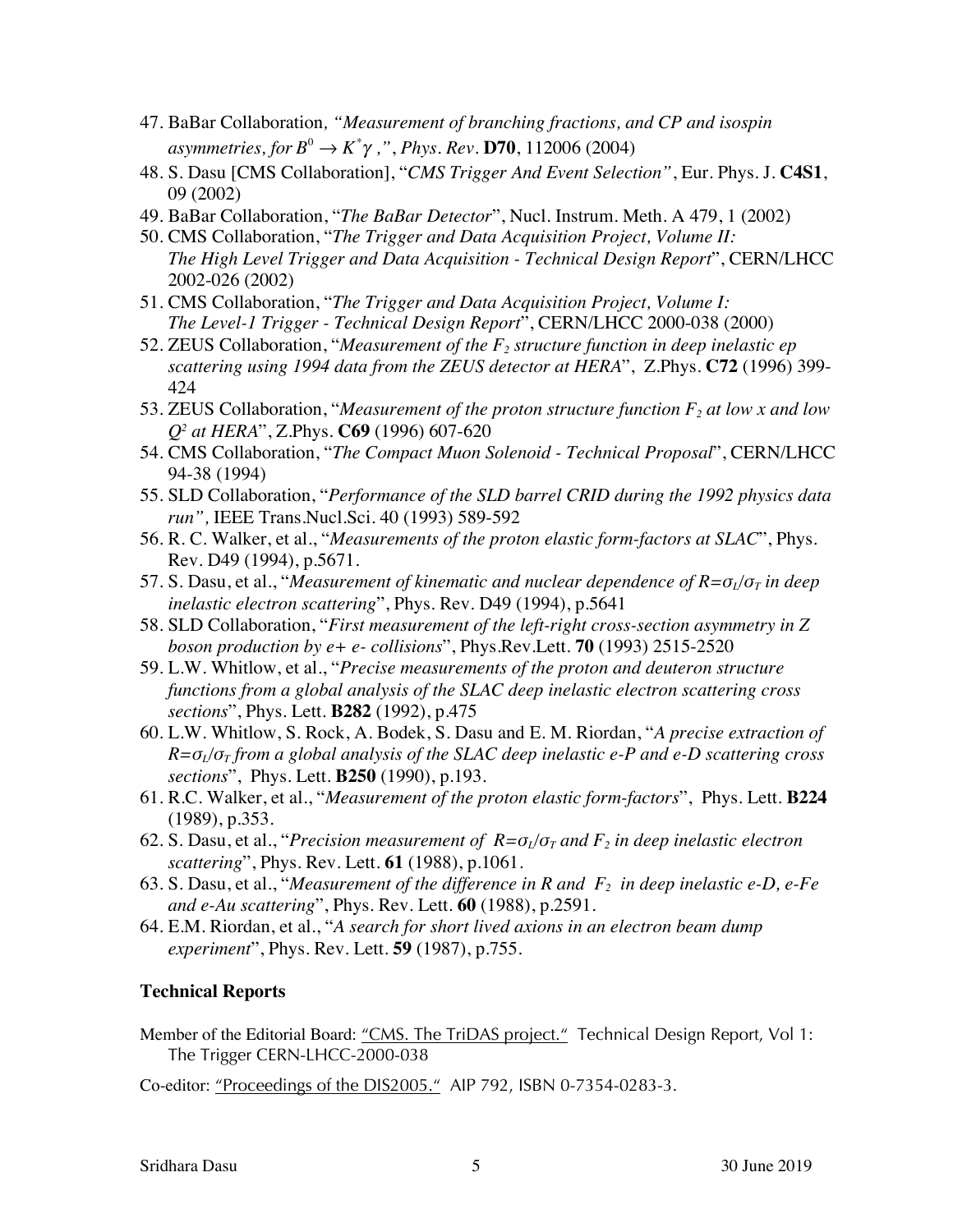Member of the Editorial Board: "Technical Proposal for the Upgrade of the CMS detector through 2020" CERN-LHCC-2011-006

# **Invited Presentations, Colloquia and Seminars**

# Conferences

- 1. *Studies of the Higgs Boson at the LHC,* IMHEP 2019, Bhubhaneswar, India*.*
- 2. *Trigger and DAQ for Hadron Collider Physics,* Princeton Workshop on Triggers, January 2018, Princeton, NJ.
- 3. *Opportunities and Challenges at the Energy Frontier,* New Technologies for Discovery III: The 2017 CPAD Instrumentation Frontier Workshop*,* November 2017, Albuquerque, NM.
- 4. *Reprise after the SLAC-MIT Experiments,* Arie Bodek Symposium, October 2017, Rochester, NY.
- 5. *BSM Higgs Review,* DAE-BRNS Symposium, December 2016, New Delhi, India.
- 6. *Invisible and rare decays of the Higgs Boson,* Higgs Couplings 2016, November 2016, Stanford, CA*.*
- 7. *Flavor at High PT Frontier,* International Conference on Supersymmetry, SUSY2015, August 2015, Lake Tahoe, CA.
- 8. *Heavy Flavor Results from CMS,* International Conference on Supersymmetry, SUSY2015, August 2015, Lake Tahoe, CA.
- 9. *What's Next at the LHC in Higgs Physics,* Symposium on What's Next at LHC, January 2014, TIFR, Mumbai, India.
- 10. *Dark Matter Searches at the LHC,* SERC School on High Energy Physics, December 2013, IIT, Chennai, India.
- 11. *From an Idea to Higgsteria, Public Talk, Wisconsin Festival of Ideas 2013, Madison, WI.*
- 12. *Recent Results on Higgs Physics from CMS, SUSY 2013, September 2013, Trieste, Italy.*
- 13. *Exploring the Higgs Sector, DAE Symposium on High Energy Physics, January 2013, Shanti Niketan, India.*
- 14. *Beyond the SM Higgs, Workshop on LHC Physics, November 2012, Chicago, Illinois.*
- 15. *CMS Physics Results in Tau Final States*, Workshop on LHC Physics, May 2012, Chicago, Illinois.
- 16. *Beyond the SM Higgs*, Moriond EWK, March 2012, La Thuile, Italy.
- 17. *Using Vector Bosons to Probe QCD at LHC*, Workshop on Quarks, Gluons and Hadrons at LHC, August 2011, Mumbai, India.
- 18. *Latest Results from CMS at LHC*, Lake Louise Winter Institute in Particle Physics, February 2011, Lake Louise, Canada.
- 19. *Rare B decays using BaBar*, Workshop on Synergy between Energy and Luminosity Frontiers, SEL2011, January 2011, TIFR, Mumbai, India
- 20. *Establishing the Standard Model at LHC*, Workshop on Synergy between Energy and Luminosity Frontiers, SEL2011, January 2011, TIFR, Mumbai, India
- 21. *LHC Status and Its Physics Potential,* DAE-BRNS Symposium on High Energy Physics, December 2008, Varanasi, India.
- 22. *Rapid-response Adaptive Computing Environment for CMS,* International Conference on Computing in High Energy and Nuclear Physics, September 2007, Victoria, Canada.
- 23. *CMS Status and HLT Exercise,* CERN Theory Workshop, August 2007, CERN, Geneva,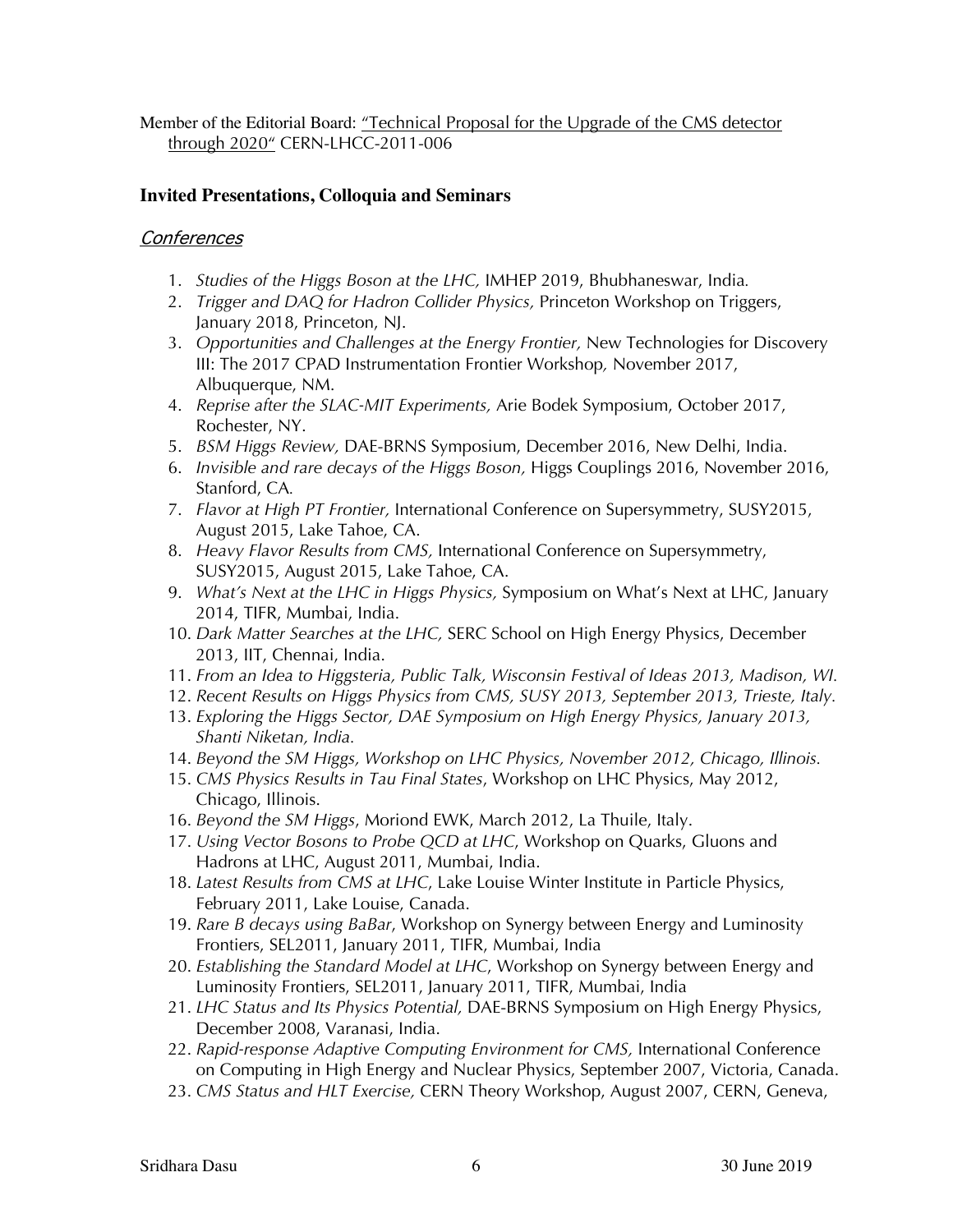Switzerland.

- 24. *Standard Model Higgs at LHC*, 2007 Aspen Winter Conference: New Physics at the Electroweak Scale and New Signals at Hadron Colliders, January 2007, Aspen, CO.
- 25. *CMS Trigger Strategy*, West Coast LHC Theory Network, May 2006, San Diego, CA.
- 26. *Grid Laboratory Of Wisconsin and DISUN*, Condor Week, April 2006, Madison, WI.
- 27. *Contribution of Condor and GLOW to LHC*, International Conference on Computing in High Energy and Nuclear Physics, February 2006, Mumbai, India.
- 28. *Grid Laboratory Of Wisconsin (GLOW),* Global Grid Forum Workshop on Campus Grids, Harvard University, September 2005, Cambridge, MA.
- 29. *Computing in High Energy Physics and its Relevance for Other Sciences,* Genomic Sciences Training Program, June 2005, Madison, WI.
- 30. *Challenges of LHC: Trigger,* 2005 Aspen Winter Conference: The Highest Energy Physics, Aspen, Colorado, February, 2005
- 31. *Use of Condor and GLOW for CMS Simulation Production,* CHEP'04, International conference on computing in high energy physics, Interlaken, Switzerland, Sep. 2004.
- 32. *Search for New Physics at B-Factories,* The 12th International Conference on Supersymmetry and Unification of Fundamental Interactions, Tsukuba, Japan, Jun 2004
- 33. *Grid Computing - A Primer* WiscNet Future Technologies Conference, Madison, WI, USA, April 2004
- 34. *Probing the Standard Model with Electroweak Penguin B Decays,* XXIII Physics in Collision, Zeuthen, Germany, June 26-28, 2003.
- 35. *Higgs Search At LHC,* IXth International Symposium on Particles, Strings and Cosmology, PASCOS '03, Mumbai, India, January 3-8, 2003
- 36. Prospects for measurement of  $V_{td}/V_{ts}$  *using of b to sy and dy at the B factories,* Workshop on the CKM Unitarity Triangle, Geneva, Switzerland, Feb 2002
- 37. *Physics at CMS Trigger and Event Filter Level,* III International Symposium on LHC Physics and Detectors, Chia, Sardinia, Italy, October 2001.
- 38. *Physics at B Factories,* Phenemenology Symposium, Madison, WI, April 2000.
- 39. *Physics at LHC,* Aspen Winter Conference on Particle Physics Vistas on XXIst Century Particle Physics, Aspen, USA, January 16-22, 2000
- 40. *Search for new physics at LHC,* The Second International Conference on Physics beyond the Standard Model; Beyond the Desert'99 – Accelerator, Non-Accelerator and Space approaches into the Next Millenium, Tegernsee, Germany, Jun 6-12, 1999
- 41. *CMS Calorimeter Regional Trigger Prototypes,* LEB'99, Fifth Workshop on Electronics for LHC Experiment, Snowmass, USA, September, 1999.
- 42. *CMS/LHC Status and Physics Prospects*, Fermilab Users Meeting, July 1998.
- 43. *The Standard model physics from HERA,* Pheno-CTEQ Symposium 1998 From nonperturbative QCD to new physics, Madison, Wisconsin, Mar 23-26, 1998.
- 44. *Event logging and distribution for the BaBar Online System,* CHEP'98, International conference on computing in high energy physics, Chicago, USA, September, 1998.
- 45. *The calorimeter trigger system for CMS detector,* CHEP'98, International conference on computing in high energy physics, Chicago, USA, September, 1998.
- 46. *Physics potential of CMS/LHC,* 4th International conference on physics potential and development of μ+μ− colliders, San Francisco, California, Dec 10-12, 1997.
- 47. *High speed data processing for the CMS calorimeter trigger*, IEEE Nuclear Science Symposium, Albuquerque, New Mexico, November 1997
- 48. *Calorimeter trigger electronics for CMS detector at LHC*, CHEP'97, International conference on computing in high energy physics, Berlin, Germany, April, 1997.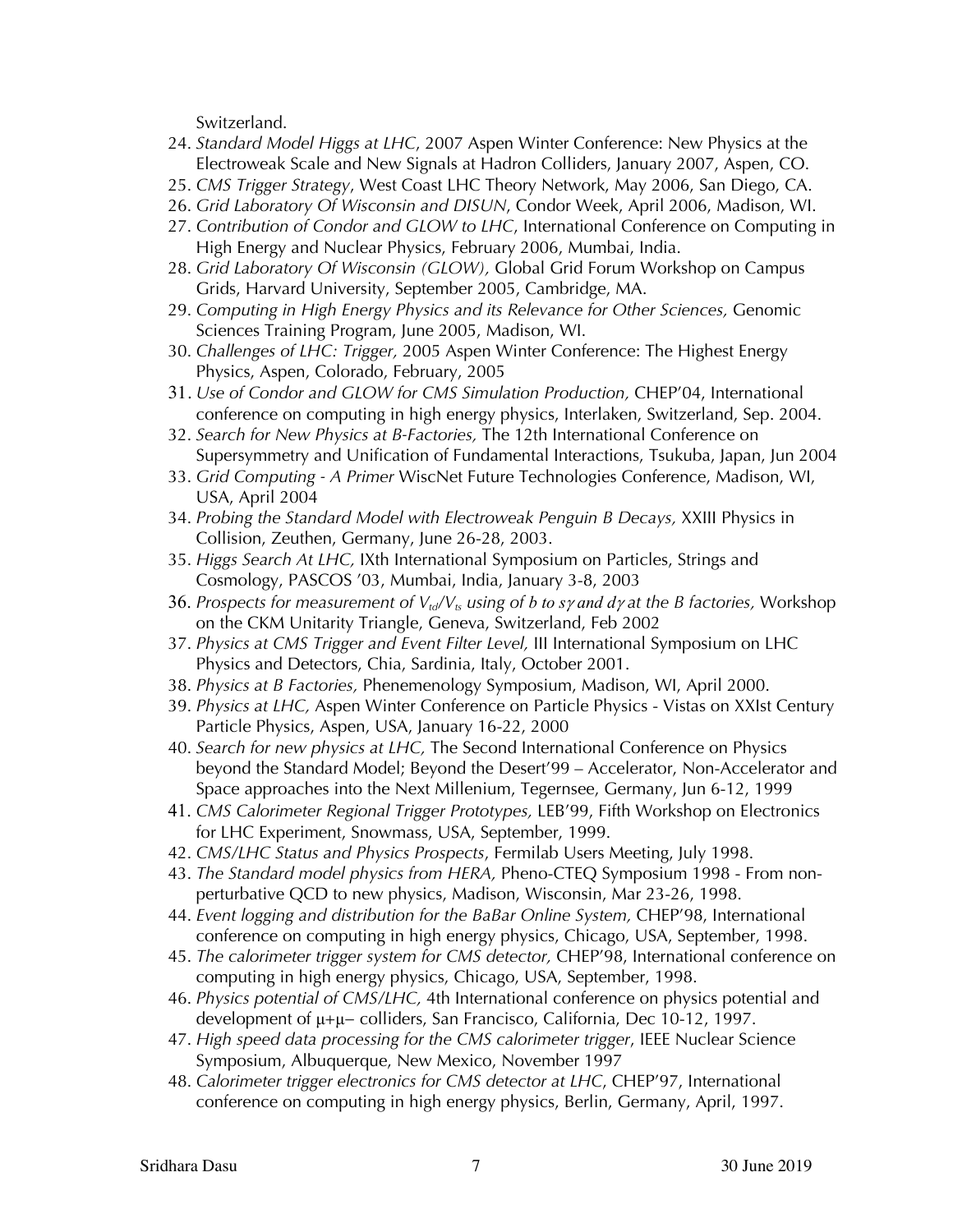- 49. *Extraction of the gluon density in proton from the ZEUS DIS cross section,* DPF'96, Minneapolis, Minnesota, Aug 10-15, 1996.
- 50. *CMS calorimeter trigger circuits,* Trigger electronics for capturing physics with CMS detector at LHC, DPF'96, Minneapolis, Minnesota, Aug 10-15, 1996.
- 51. *CMS level-1 calorimeter trigger,* International conference on computing in high energy physics, Rio de Janeiro, Brazil, September 18-22, 1995.
- 52. *Level-1 calorimeter trigger for LHC,* The fifth international conference on calorimetry in high energy physics, Brookhaven, New York, September 26-30, 1994.
- 53. *SDC level-1 calorimeter trigger*, International conference on computing in high energy physics, San Fransisco, California, April 21-27, 1994.
- 54. *SDC level-1 calorimeter trigger,* The fourth international conference on calorimetry in high energy physics, La Biodola, Isola d'Elba, Italy, September 19-25, 1993.
- 55. *Study of nuclear effects in the deuteron and extraction of*  $R = \sigma_l/\sigma_r$ *, The 4th conference* on intersections between particle and nuclear physics, Tucson, Arizona, May, 1991.
- 56. *Measurement of kinematic and nuclear dependence of*  $R = \sigma \sigma / \sigma$ *, International* Europhysics conference on high energy physics, Uppsala, Sweden, June, 1987.
- 57. *Measurement of kinematic and nuclear dependence of*  $R = \sigma_l/\sigma_T$ *, The 2nd Lake Louise* winter institute on new frontiers in particle physics, Lake Louise, Canada, Feb. 1987.

#### *Colloquia and Seminars:*

- 1. What's Next at the LHC, Confronting the Dark and Unnatural Universe, January 2019, TIFR, Bombay, India.
- 2. What's Next at the LHC, Confronting the Dark and Unnatural Universe, January 2019, University of Hyderabad, India.
- 3. What's Next in Higgs Physics, November 2017, Boulder, CO.
- 4. Higgs Physics at the LHC, July 2017, Hyderabad, India.
- 5. Digital Electronics and Firmware Lectures, July 2017, TIFR, Bombay, India.
- 6. Introduction to CMS Trigger Electronics, July 2017, IIT Bombay, India.
- 7. CMS Trigger Upgrade for HL-LHC, April 2016, India-CMS Group.
- 8. What's Next at LHC, Seminar, January 2016, TIFR, Mumbai, India.
- 9. Trigger and DAQ for Hadron Collider Physics, Guest Lectures, TIFR, Mumbai, India
- 10. Shedding Light on the Mystery of Dark Matter, January 2016, TIFR, Hyderabad, India.
- 11. Lepton Flavor Violation in Higgs Sector, Seminar, July 2014, TIFR, Mumbai, India.
- 12. Discovery of the Higgs Boson, Public Lecture, July 2014, VJIT, Hyderabad, India.
- 13. Discovery of the Higgs Boson, Public Lecture, January 2014, IIIT, Hyderabad, India.
- 14. Understanding the Higgs Boson, Physics Colloquium, University of Rochester, NY.
- 15. Understanding the Higgs Boson, Physics Colloquium, Madison, WI.
- 16. Public Lecture, Wisconsin Festival of Ideas, University of Wisconsin, April 2013
- 17. Public Lecture, B. M. Birla Science Center, Hyderabad, India, January 2013
- 18. Colloquium, Indian Institute of Mathematical Sciences, Chennai, India, January 2013
- 19. Seminar, Tata Institute of Fundamental Research, Mumbai, India, January 2013
- 20. Public Lecture, University of Wisconsin, July 2012
- 21. Public Lecture, B.M. Birla Science Center, Hyderabad, India, December 2011
- 22. Seminar, Indian Institute of Mathematical Sciences, Chennai, India, December 2011
- 23. Public Lecture, The Harker School, San Jose, CA, September 2011
- 24. Colloquium, University of Wisconsin, Madison, WI, September 2011
- 25. Seminar, Indian Institute of Technology, Mumbai, India, January 2011
- 26. Seminar, Stanford Linear Accelerator Center, Menlo Park, CA, November 2010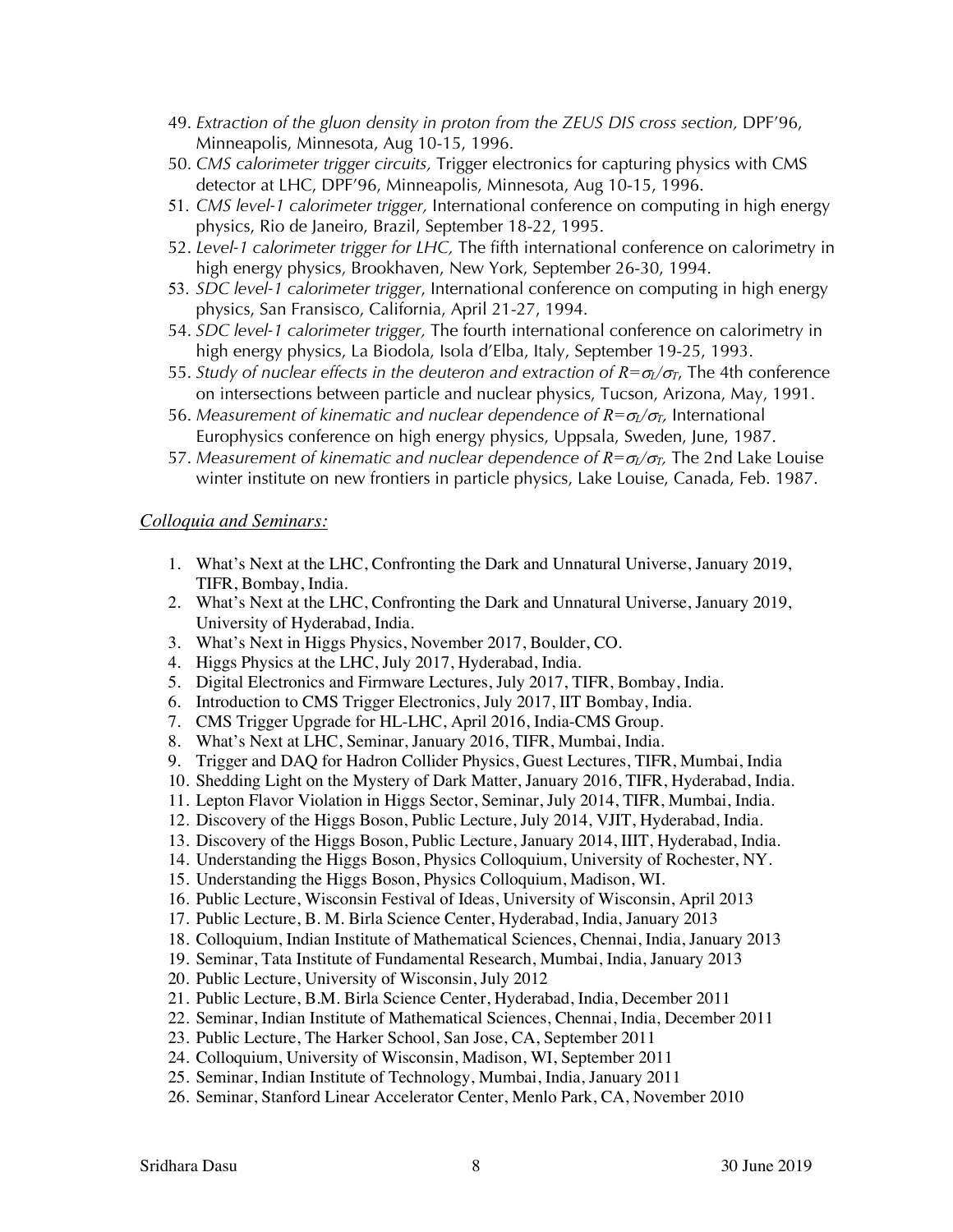- 27. Seminar, Rice University, Houston, January 2008
- 28. Seminar, CERN, Geneva, Switzerland, July 2005
- 29. Seminar, Stanford Linear Accelerator Center, Menlo Park, CA, June 2005
- 30. Seminar, University of Illinois, Urbana-Champagne, IL, April 2004
- 31. Seminar, University of Wisconsin, Madison, WI, April 2004
- 32. Seminar, Argonne National Laboratory, Chicago, IL, September 2003
- 33. Seminar, University of Hyderabad, Hyderabad, India, January 2003
- 34. Seminar, University of Hyderabad, Hyderabad, India, January 2003
- 35. Colloquium, University of Alabama, Tuscaloosa, AL, March 2000
- 36. Colloquium, University of Wisconsin, Madison, WI, February 2000
- 37. Seminar, University of Wisconsin, Madison, WI, November 2000
- 38. Seminar, California Institute of Technology, Pasadena, CA, 1999
- 39. Seminar, Stanford Linear Accelerator Center, Menlo Park, CA, 1998
- 40. Colloquium, University of Notre Dame, IN, February 1997
- 41. Seminar, University of Notre Dame, IN, February 1997
- 42. Seminar, State University of New York, Stony Brook, NY, December 1996
- 43. Seminar, University of Hyderabad, Hyderabad, India, January 1995
- 44. Colloquium, Tata Institute of Fundamental Research, Bombay, India, January 1995
- 45. Seminar, Tata Institute of Fundamental Research, Bombay, India, January 1995
- 46. Colloquium, DESY Laboratory, Hamburg, Germany, 1994
- 47. Seminar, University of Wisconsin, Madison, WI, September 1991
- 48. Seminar, SSC Laboratory, Dallas, TX, September 1991
- 49. Seminar, University of California-Davis, Davis, CA, 1990
- 50. Seminar, University of Chicago, Chicago, IL, December 1987
- *51.* Seminar, Fermi National Accelerator Laboratory, Batavia, IL, December 1987
- 52. Seminar, Stanford Linear Accelerator Center, Menlo Park, CA, November 1987

# **Research Funding Agencies**

Average funding level for the group is greater \$2.2M per year of which \$1.2M is the base funding for physics research, \$0.5M for detector maintenance, operations and upgrades, and \$0.5M is for tier-2 computing center.

| <b>Base Research Program</b>  | Department of Energy                    |
|-------------------------------|-----------------------------------------|
| Trigger Operations & Upgrades | Subaward of Department of Energy        |
| Tier-2 Computing Center       | Subaward of National Science Foundation |
| Special funding opportunities | Wisconsin Alumni Research Foundation    |

#### **List of Principal Investigators with Shared Funding/Responsibilities**

| Prof. Wesley Smith | Wisconsin | <b>CMS</b> |
|--------------------|-----------|------------|
| Prof. Matt Herndon | Wisconsin | <b>CMS</b> |

# **List of Research Staff**

#### *Current Postdoctoral Researchers and Professionals*

| Dr. Varun Sharma | Research Associate, CMS |
|------------------|-------------------------|
|                  |                         |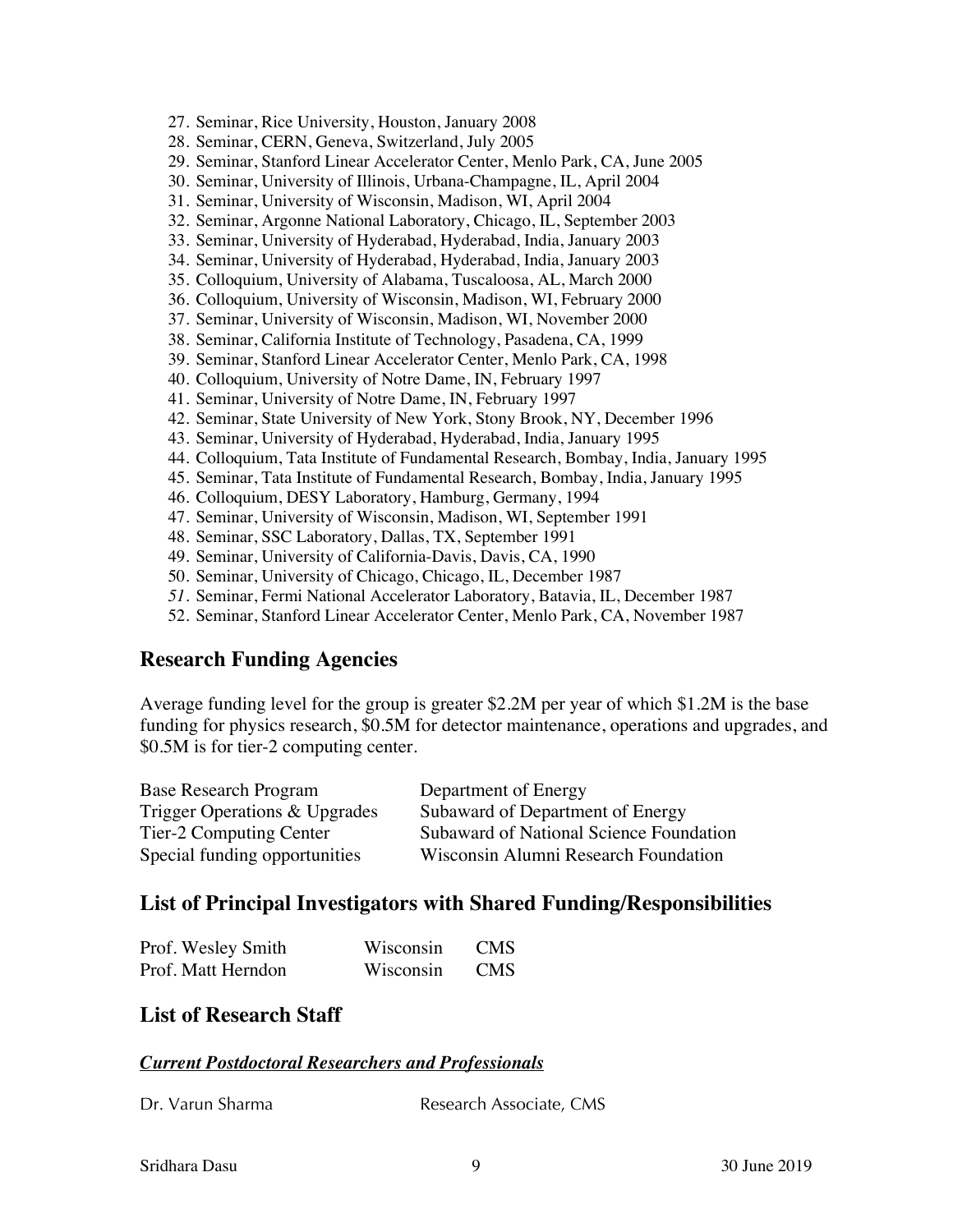Dr. Cecile Caillol **Research Associate, CMS** Dr. Sascha Savin Senior Scientist, CMS Dr. Carl Vuosalo Research Software Developer, CMS Dr. Ajit Mohapatra, The Researcher (Physics Computing), CMS Mr. Chad Seys Software Engineer, UW Mr. Dan Bradley, Director of Computing, UW Ms. Jes Tikalsky Systems Software Developer, CMS Mr. Ales Svetek Firmware Developer, CMS Mr. Marcelo Vicente Firmware Developer, CMS Mr. Tom Gorski, Electronics Engineer, CMS Mr. Robert Fobes, Electronics Technician, CMS

#### *Past Postdoctoral Researchers and Professionals*

| Dr. Bhawna Gomber                 | Assistant Professor, University of Hyderabad |
|-----------------------------------|----------------------------------------------|
| Dr. Isobel Ojalvo                 | Assistant Professor, Princeton University    |
| Dr. Pamela Klabbers,              | Staff Scientist, Fermilab                    |
| Dr. Tapas Sarangi, CMS            | Computing Services, Wisconsin                |
| Dr. Maria Cepeda, CMS             | Faculty, CIEMAT, Spain                       |
| Mr. Mathias Blake, CMS            | Xilinx Corporation, California               |
| Dr. Evan Friis, CMS               | Google, California                           |
| Dr. Monika Grothe, CMS            | Accenture, Zurich, Switzerland               |
| Dr. Jonathan Efron, CMS           | Industry, Minnesota                          |
| Dr. Francesca Di Lodovico, BaBar, | Professor, Queen Mary College, England.      |
| Dr. Ajit Mohapatra, BaBar,        | Researcher, University of Wisconsin          |
| Dr. Maurizio Pierini, BaBar       | Scientist, CERN                              |
| Dr. Kevin Flood, BaBar            | Program Officer, Department of Energy, USA   |
| Mr. Will Maier,                   | Computer Systems Engineer, Oregon            |

# **List of Students**

#### *Current Undergraduate Students*

Mr. Cameron McDowell BS Student, CMS

# *Current Graduate Students*

| Mr. Abhishikth Mallampalli | PhD Student, CMS     |
|----------------------------|----------------------|
| Mr. Jithin M. Sreekala     | PhD Student, CMS     |
| Mr. James Buchanan         | PhD Student, CMS     |
| Mr. Usama Hussain          | PhD Student, CMS     |
| Mr. Evan Koenig            | Research Intern, CMS |

# *Past Graduate Students*

| Dr. Tyler Ruggles | PhD (CMS) 2018, Res Assoc, Carnegie Institute, CA         |
|-------------------|-----------------------------------------------------------|
| Dr. Nick Smith    | PhD (CMS) 2018, Res Assoc, FNAL, IL (advisor Prof. Smith) |